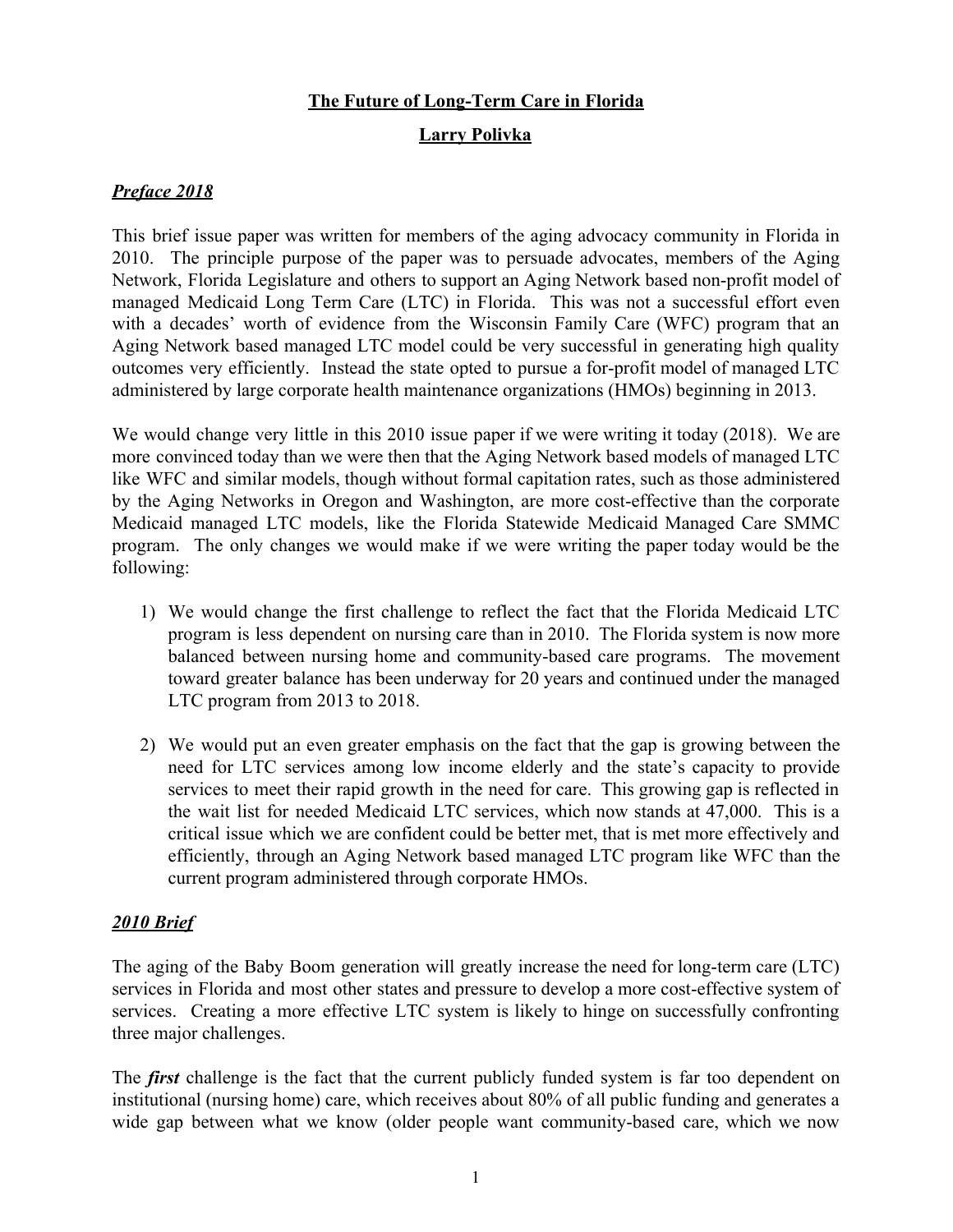know how to provide cost-effectively) and what we do in long-term care (nursing home domination).

This gap needs to be narrowed in preparation for confronting the *second* challenge to long-term care policy, which is the huge projected increase in the older population over the next 30 years. This increase will cause a doubling of the need for long-term care services by 2030 and, at this point, a large majority of the states, including Florida, are poorly prepared to meet this need in a cost-effective manner.

The *third* challenge is the fiscal shortages facing the states and federal government that is likely to be chronic over a relatively long period, in part because of the projected growth in Medicaid spending on long-term care at the state level. This challenge is also related to the first challenge in that the states need to create far more balanced (community-based) long-term care systems that are more affordable and better designed to meet the growth in long-term care needs than the current nursing home dominated system.

Nationally, about 75% of all public LTC expenditures currently support nursing home care and the other 25% is used to provide LTC services in the community, mainly in-home services like home health care, personal care, homemaker, and respite services (Tritz, 2006). In Florida the percentage of LTC funds spent on nursing home care is about 85%.

The fact that we spend so much more on nursing home care than community-based care for older individuals with LTC needs is the fiscal manifestation of the still large gap between what we know and what we do in our publicly supported LTC in most states. We know that most older persons needing LTC services would very much prefer to receive in their own homes or in a community-residential setting rather than a nursing home. The relatively limited level of public funding, however, for HCBS alternatives to nursing home care in most states severely restricts their availability for those without the means to pay for them privately. This clear preference for in-home- and community-based LTC services is matched by a growing body of research which demonstrates the relative cost-effectiveness of these services, if properly administered, and the success of a few states in developing an expansive array of community-based services over the last 20 years.

Only nine states, however, now spend 40% or more on their public LTC dollars on HCBS programs. Oregon, Washington, New Mexico, and Alaska now spend 50% or more on HCBS programs, which is a threshold most states passed years ago in their programs for the developmentally disabled (CMS 64 Data, 2007). Seven of the nine states spending 40% or more on HCBS programs for the elderly are very close to or below the national per capita age 65 plus LTC spending average. This level of efficiency permits these states to meet a greater share of the need for LTC services than other states with less balanced LTC systems, while containing total LTC spending.

One of the reasons for the relatively slow growth of home- and community-based long-term care for the frail elderly is the perception that community-based care is not cost-effective because it lacks the capacity to substitute for institutional care by diverting seriously impaired elderly from nursing home placement. Findings reported, however, in articles by Greene et al. (1995); Harrow et al. (1995); Jette et al. (1995); Miller et al. (1998); Rhoades (1998); Weissert et al. (1997); Hollander and Chappel (2002); APS Healthcare (2005); and Mitchell et al. (2006)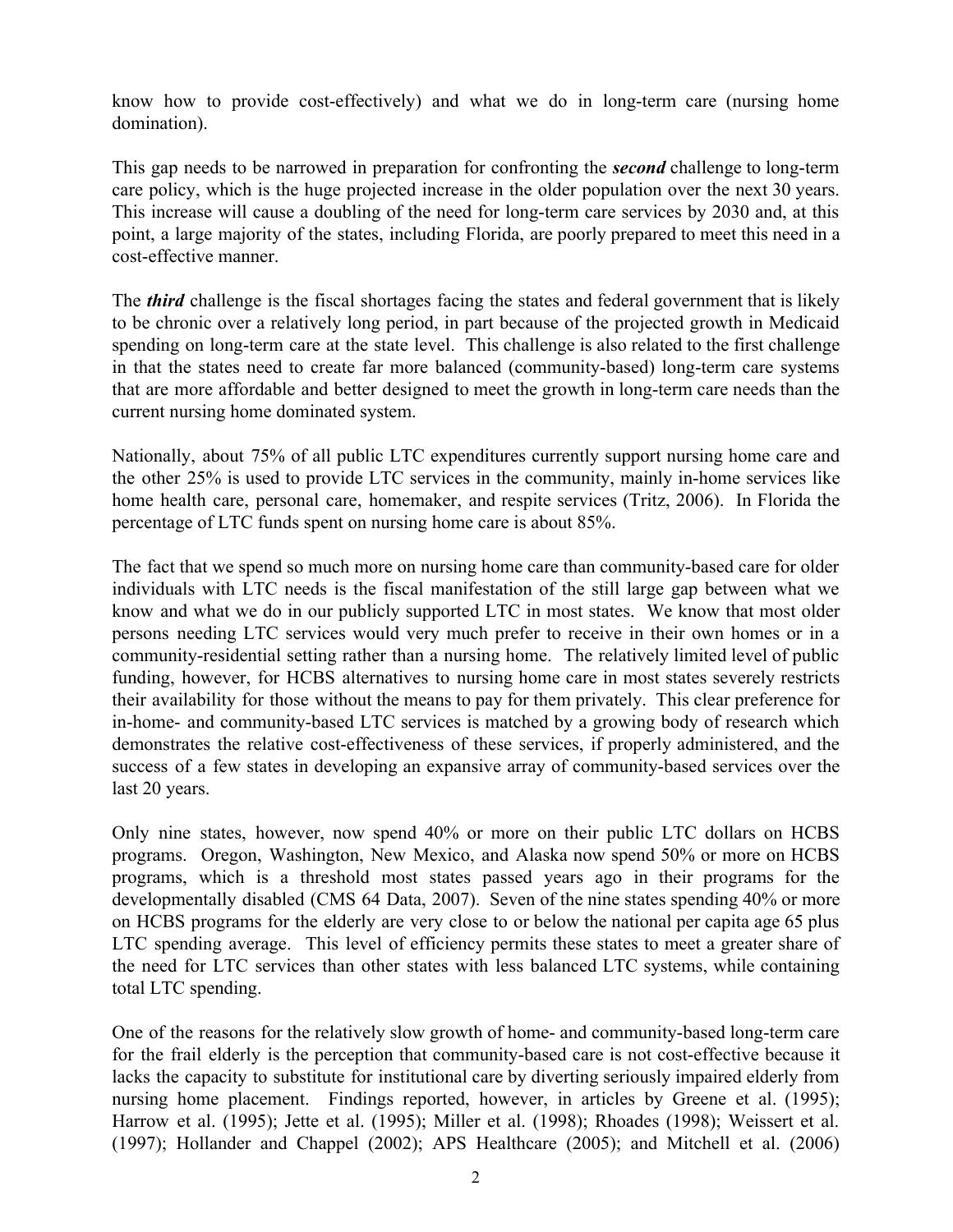indicate that there is a substantial potential for cost-effective and improved LTC in the expansion of well-designed and administered home- and community-based programs.

Recent studies of Medicaid-funded HCBS programs in Florida covering a five-year period from 2000 to 2005 found that all of them were cost-effective alternatives to nursing home care (Mitchell, Salmon & Polivka, 2006); (Mitchell, Polivka & Wang, 2007). These programs ranged from one-quarter to one-half as expensive as the Medicaid nursing home program after matching the impairment and caregiver resource profiles of entrants to the HCBS programs with the profiles of the nursing home population over the three-year study period.

The Mitchell et al., 2006 study found that the difference between Nursing Home Diversion only and the least expensive HCBS waiver program (Aged and Disabled Adult waiver only) was \$640 PMPM (per member, per month costs), after controlling for frailty, chronic health conditions, demographics, living in the community, and change in living situation and functional status. Nursing Home Diversion beneficiaries enter long-term nursing home care approximately two months later than the HCBS waiver program with the lowest months until long-term nursing home entry (again, Aged and Disabled Adult Waiver only). The average Medicaid nursing home per diem was \$120. The \$7,740 in savings from delayed long-term nursing home entry come at a cost of \$36,372 over the 36-month follow-up period in total Medicaid claims for the Nursing Home Diversion only HCBS entrants compared with the Aged & Disabled Adult waiver only entrants.

A recent study by OPPAGA of Medicaid waiver HCBS programs in Florida generated findings very similar to those from the three Florida Policy Center studies. The main differences between the OPPAGA and the FPECA studies are that the former is limited to Medicaid beneficiaries with Alzheimer's or related dementia and includes a cohort of beneficiaries in the traditional Medicaid program who did not participate in one of the waiver funded programs. The OPPAGA study found that:

At the end of 36 months, elders with Alzheimer's disease or related dementia who were served by the traditional Medicaid program were much more likely to have entered a nursing home than similar elders served by any of the waiver programs. Such elders served by Medicaid had a 65% probability of nursing home entry, after 36 months, more than three times higher than that of any of the waiver programs. This difference in outcomes appears to be due to the waiver programs providing support services such as case management, respite care, adult day health care, and personal care that are not generally available under the traditional Medicaid program.

The study also found that:

The state paid, on average, from \$263 less to \$994 less per month to serve elders that participated in a waiver program than to serve similar elders who did not receive any waiver services.

Finally, while all four of the waiver programs were more cost-effective for beneficiaries with Alzheimer's or related dementia than the traditional Medicaid program, the study found that the two aging network operated waiver programs were substantially less expensive on a per person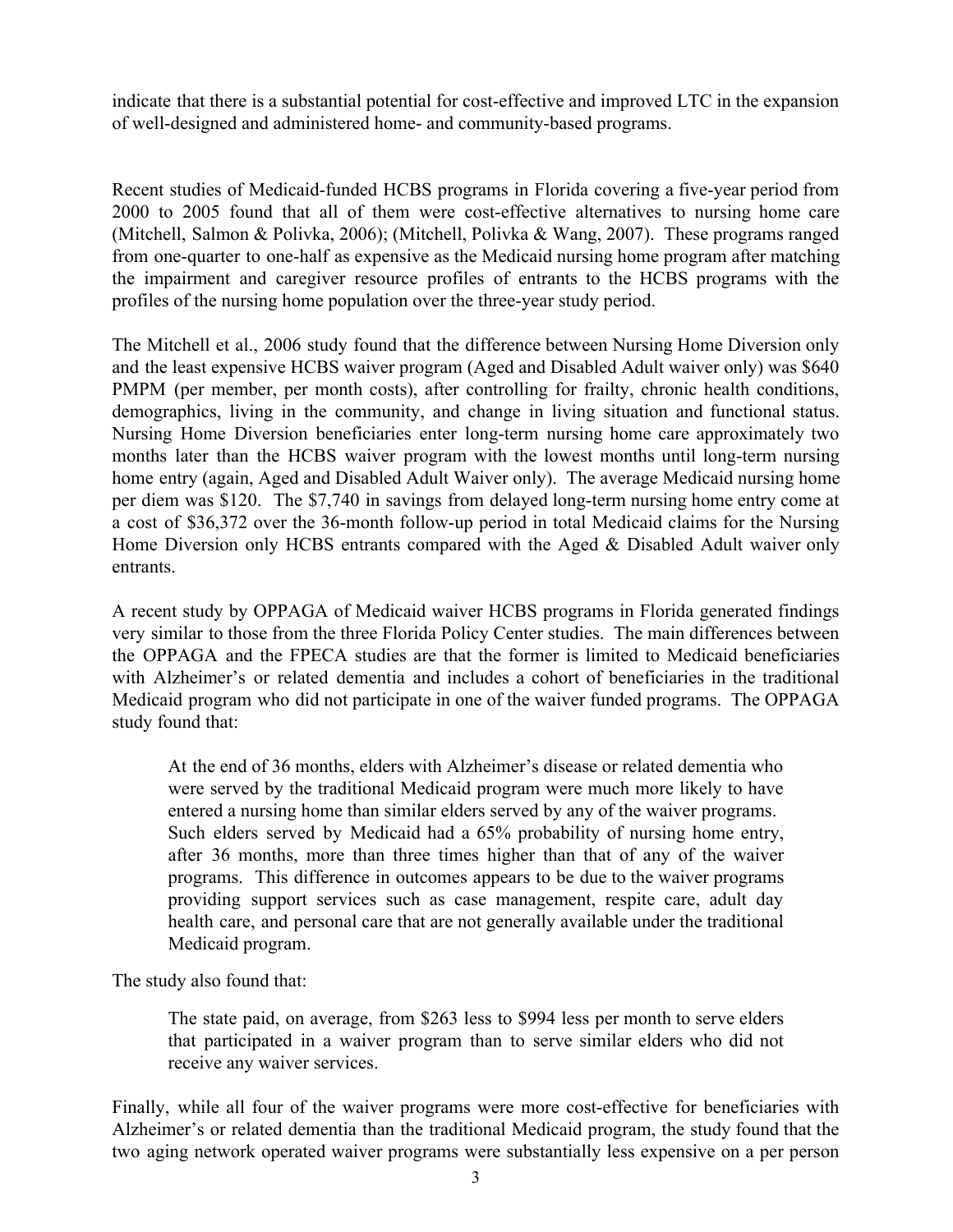per month basis than Nursing Home Diversion, the managed LTC program. The Aged and Disabled Adult (ADA) waiver cost \$589 less PPPM than Diversion and the Assisted Living for the Elderly (ALE) waiver cost \$414 less than Diversion. The ADA waiver cost \$1387 PPPM, the ALE waiver cost \$1562 PPPM and the Diversion waiver cost \$1976 PPPM in total federal and GR expenditures.

One of the most striking findings from this study is that the waiver funded HCBS programs are extraordinarily cost-effective alternatives to the traditional Medicaid programs which provides little if any HCBS long-term care services. This cost difference is achieved by decisively reducing nursing home use for cohorts of persons with Alzheimer's or related dementia. This is compelling new evidence for the efficacy of community-based LTC and against the notion that these programs are subject to a substantial "woodwork" effect that undermines their capacity to reduce nursing home utilization.

The second most important finding is that the major differences among the waiver programs in terms of their relative per person monthly costs (PPPM). All four of the HCBS programs are less expensive than the traditional Medicaid program, but the two programs (ADA & ALE) operated by the aging network organizations are 25 to 35% less expensive than the Nursing Home Diversion program which is largely administered through proprietary managed care organizations.

In their analysis of state spending data between 1995 to 2005, Kaye, Laphante & Harrington found that long-term care spending growth was greater in states offering limited non-institutional, community-based services than for states with large, established community-based long-term care programs. They note that expansion of home and community-based services entails a short-term increase leading to a longer term reduction in nursing home care and long-term cost savings. Although Florida does not have a comparatively large HCBS system, the OPPAGA report and the leveling off of the nursing home population since the late 1990's would seem to indicate that the state has enough HCBS capacity to generate LTC cost savings. The authors conclude by noting that:

It is clear, in any case, that states offering noninstitutional alternatives have been able to contain and even reduce costs, largely avoiding a feared "woodwork effect" in which the demand for services was predicted to grow tremendously once HCBS programs became available.

The mere availability, however, of cost-effective HCBS programs is not sufficient to maximize opportunities to create a more efficient and cost-effective LTC system. Methods of organizing, administering, and financing LTC are critical to achieving these goals. The availability of HCBS programs, however, is a necessary, if not sufficient, condition for the development of more efficient and consumer-oriented LTC systems and for closing the gap between what we know and what we do in providing LTC services in most states. Creating more balanced LTC systems by expanding HCBS programs and containing the use of nursing home care is critical to meeting the large projected growth in the need for LTC services over the next two decades in a cost-effective manner.

Many states, however, appear to be focusing less on closing the knowledge and practice gap in LTC and more on limiting the growth of their Medicaid-funded HCBS programs. A 2007 report by the Kaiser Commission found that the number of persons on waiting lists for waiver services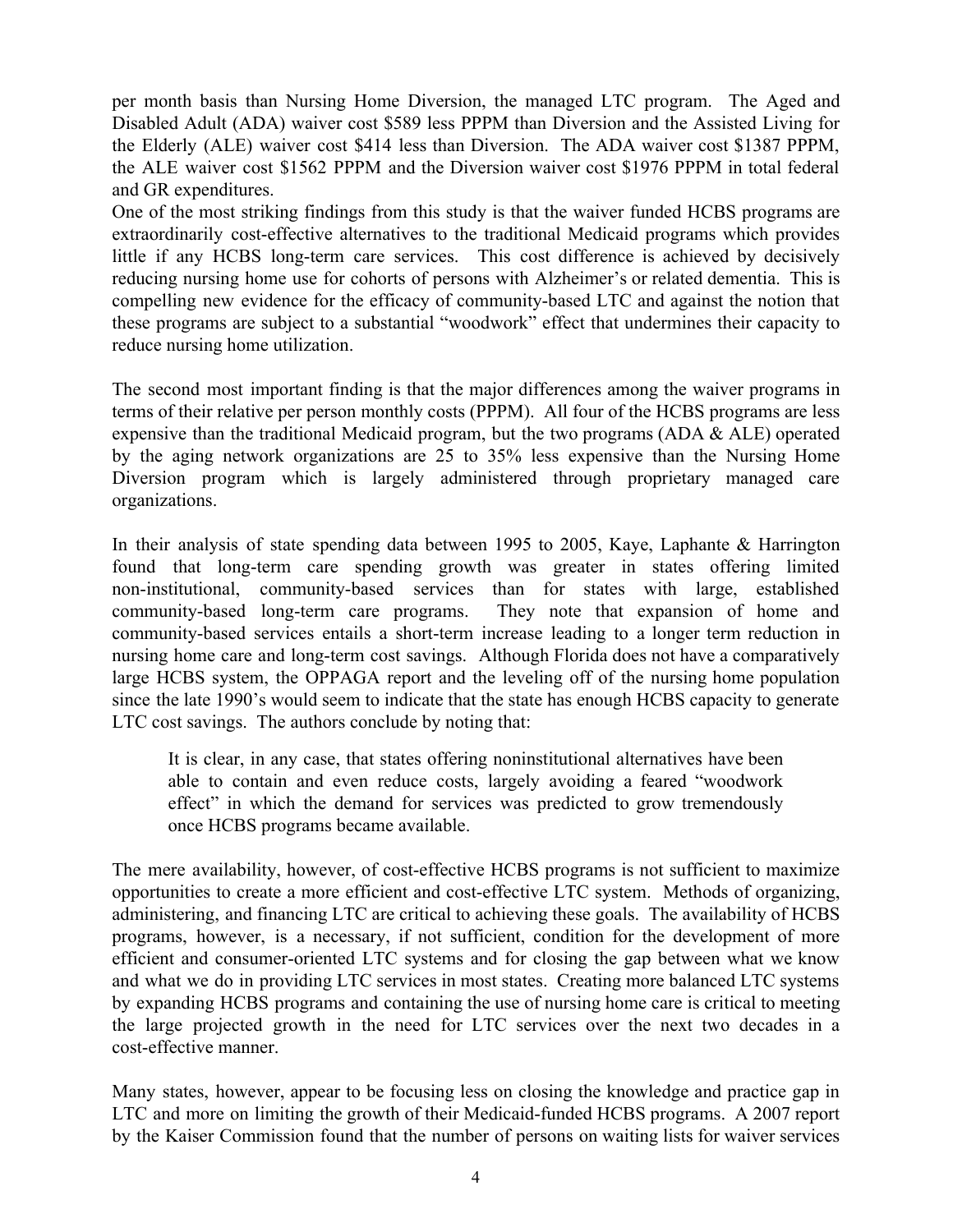was increasing. In 2006, 280,176 individuals were on waiting lists for 93 waivers in 31 states, up from 260,916 individuals in 2005 and 206,427 individuals in 2004. The average length of time an individual spent on a waiting list ranged from 13 months for aged/disabled and children's waivers to 42 months for aged waivers. As noted earlier, even with the declining impairment rates among the elderly and an overall improvement in health care status, the need

for LTC is projected to increase by 50 to 100% over the next 25 years, which will put a great deal of pressure on Medicaid budgets in many states (Johnson et al., 2007).

From an administrative perspective a consolidated state LTC agency appears to be the most important single factor in facilitating the development of balanced LTC systems, in part by making the other factors associated with rebalancing more achievable. Only two states (Oregon and Washington), however, have fully integrated control over all LTC programs and funds, including the Medicaid Nursing Home Program in their state aging and adult services agencies. In other states, the management of LTC programs is split between departments of aging/senior services (home- and community-based programs) and the departments housing the Medicaid program (nursing homes and some home care). The department that houses Medicaid, in effect, controls on average 70 to 80% or more of all LTC resources. The efficacy of a fully consolidated administrative and financing structure for LTC services is demonstrated by the extraordinary success of Oregon and Washington in developing balanced LTC systems by vastly expanding their HCBS programs and containing total LTC expenditures.

An alternative method of integrating LTC authority that does not require a single state agency, with complete control over policy and all LTC funds, is to develop a managed LTC program at the local or regional level and operate it under a capitated rate based on all major LTC funding sources, including potentially Medicaid nursing home funds. The capitation rate could be constructed through negotiation between representatives of the aging network, under the leadership of the state aging unit, and the state's Medicaid office, and incorporated into a contract. Wisconsin has taken this approach with the Wisconsin Family Care (WFC) Program.

The Wisconsin Family Care Program has two components—aging disability resource centers and care management organizations (Wiener, Tilly, Alecxih et al., 2002). The resource centers serve as single points of entry into the LTC system, providing information and counseling and access to all LTC services and providers and on preventive health care and early intervention services. An important feature of the resource centers is their capacity to serve not only Medicaid-eligible consumers, but also private-pay consumers and their families.

The second major component of the Wisconsin Family Care Program is the care management organizations (CMOs) (APS Healthcare, 2005). The CMOs are capitated, managed care organizations for all LTC services, including nursing home care. The capitation rate includes Medicaid (nursing home and home- and community-based services) state and county funds consolidated into single monthly payments that average about \$1,800 a month. The capitation rate constitutes a strong incentive to keep consumers in the community (nursing home care costs much more) and to create a seamless system in which individuals' needs dictate the services provided, rather than program eligibility criteria.

A comprehensive evaluation of Family Care found that the program has generated significant savings, high consumer satisfaction, and changed the kinds of services provided (APS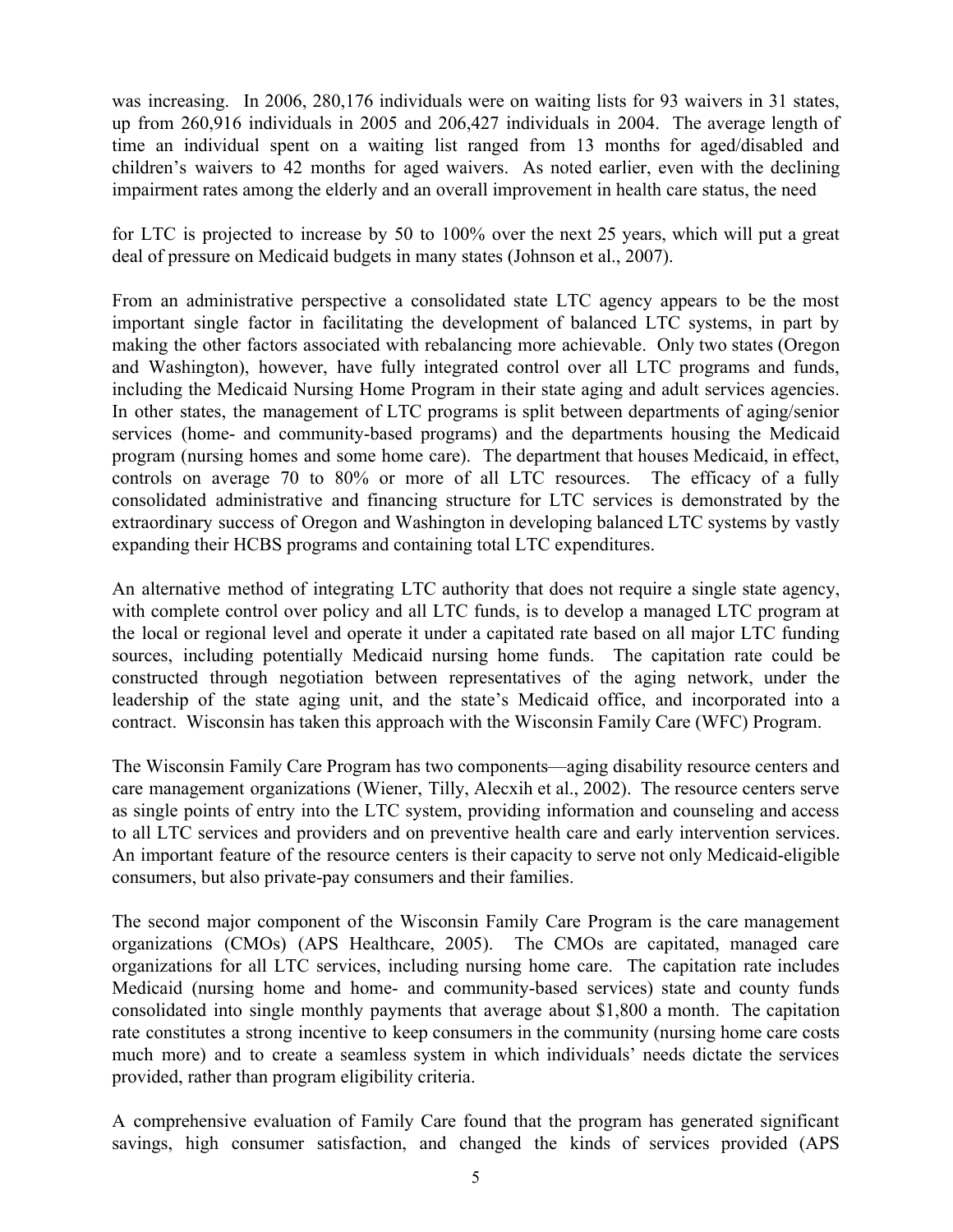Healthcare, 2005). The CMOs purchased (or prompted their members to purchase, in the case of primary and acute care) more of some lower-cost services and less of other higher-cost services, with the result that the cost of the total package was lower for the Family Care members than for a matched comparison sample of individuals receiving Medicaid-funded services who were not in the Family Care Program. For example, average individual monthly costs at the end of the study period for a Milwaukee County frail elder's care in a WFC community-based residential facility (CBRF) was \$462 more than that spent for CBRF care for the comparison group. On the other hand, average individual monthly costs for nursing facility care of frail elders served by the Milwaukee CMO were \$1,363 less than those for frail elders in the matched comparison group at the end of the study period. These shifts in services are a direct result of the flexibility in managing resources through the Family Care benefit package. As a result of these findings, the Legislature decided in 2006 to extend the program statewide.

Managed LTC strategies clearly have the potential, if properly administered, to reduce fragmentation in LTC services, enhance access to consumer preferred services, and improve overall efficiency (Kane et al., 2008) describe some of the steps needed to insure that managed LTC programs are effectively administered:

Managed LTSS, often introduced as part of overall managed Medicaid services can be used to encourage community care and rebalancing if: the state is clear on incentives for community care; a mechanism is available to ensure that consumer choice of living situation is respected, and consumers are offered consumer-directed models; and assisted living settings are not over-utilized. Managed LTSS is more likely to carry incentives for HCBS if the providers are at financial risk for nursing-home care and/or incur penalties when nursing home residents disenroll.

A few states (Minnesota, Massachusetts, and Wisconsin) have developed Medicare and Medicaid managed care programs designed to integrate acute, chronic, and LTC services. These initiatives are based on lessons learned from the PACE Medicare/Medicaid program which was created over 20 years ago and now operates in over 20 states. The relative cost-effectiveness of these relatively early-stage programs has not yet been clearly established but their potential is very promising. Most states, however, may be better served by integrating their LTC systems before implementing Medicare and Medicaid managed care programs (Polivka, 2005).

One of the best ways for the aging network to play this role is to create a managed LTC system which integrates LTC funds (state and federal) and services (community-based and nursing home care) in advance of any effort to integrate long-term care and acute care. This approach would strengthen the aging network's ability to use managed care to expand community-based services (shifting resources from institutional to community-based programs) and to prepare mechanisms for "downward substitutions" when more fully integrated systems (long-term care and acute care) are implemented (Wiener and Skaggs, 1995).

### Long-term Care Policy in Florida

Florida has made substantial progress over the last 20 years in the development of an HCBS system of LTC services. The HCBS infrastructure includes over 30,000 slots funded through Medicaid waivers and GR resources distributed across in home and community residential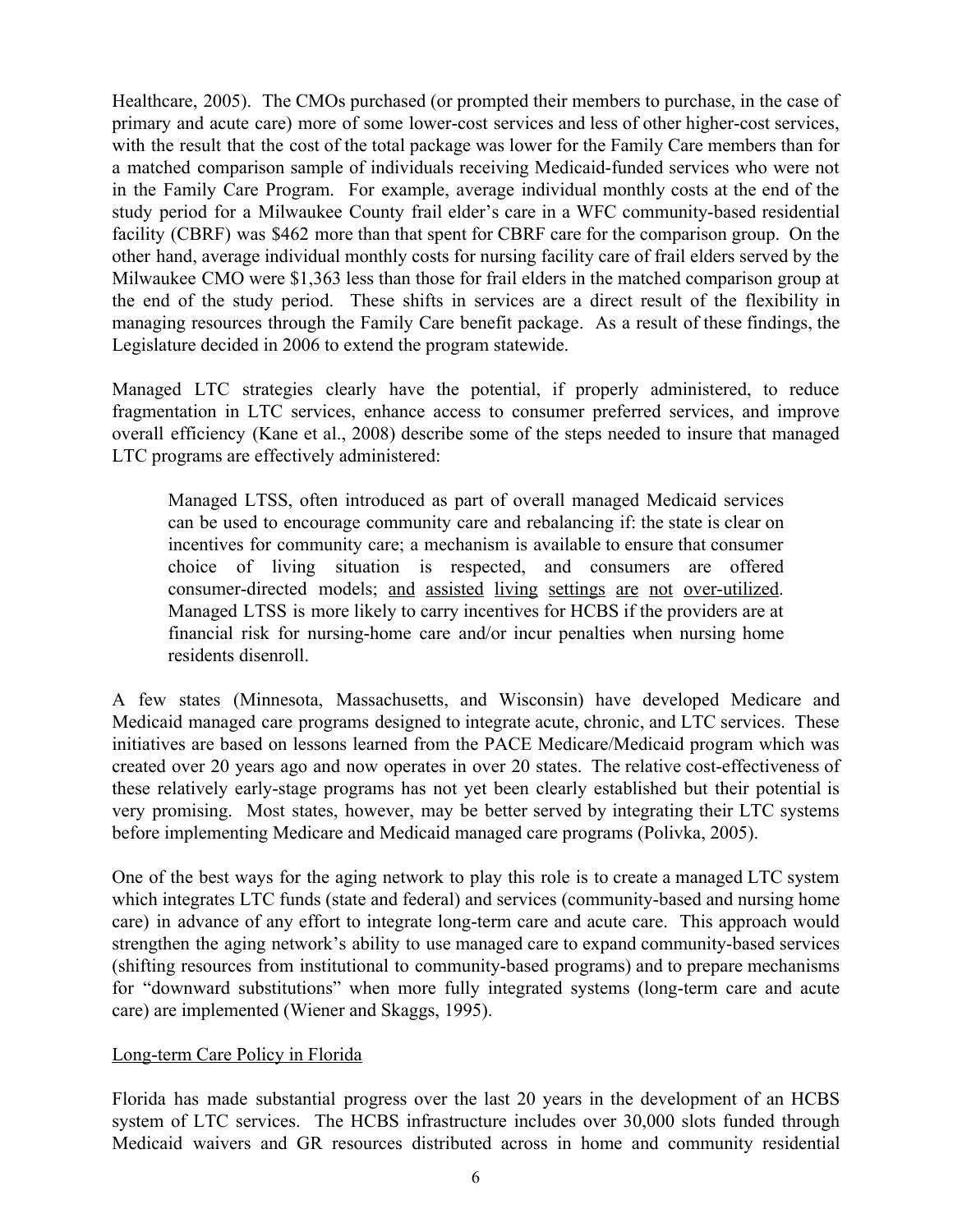programs. The state has also recently implemented a nursing home transition program designed to routinely move carefully identified nursing home residents into HCBS programs.

The state, however, still spends over 80% of its long-term care funds on nursing home care and serves over two thirds of those receiving assistance in nursing homes. These percentages place Florida in the bottom quartile of states in terms of providing a cost-effective balance of LTC services. The pressure to create a more balanced LTC system will increase rapidly over the next decade with the growth of the age 75 plus and 85 plus populations needing LTC services. Current projections indicate that this increasing need for LTC services will occur simultaneously with increasing stress on the state's fiscal capacities caused by uncertain economic and demographic trends and continuing needs across the board (education, corrections, transportation, health care) for more state resources. The interaction of these trends has clear implications for the future of LTC policy in Florida. The state needs to accelerate the development of a more cost-effective balance between home and community-based LTC services and nursing home care and it needs to create this better balance in the most cost-effective manner possible.

As shown in findings from the Florida Policy Center on Aging and OPPAGA studies discussed earlier, it does not appear that the HCBS policy and budgeting strategy that has been in place for the last decade is the most cost-effective approach to balancing Florida's LTC system. Although the Nursing Home Diversion Program has received over 90% of new HCBS funding since 2000 the evaluation research conducted since 2003 shows that it is substantially less cost-effective than every other Medicaid waiver program administered during the last 10 years. For example, after controlling for consumer characteristics the Aged and Disabled Adult waiver program costs \$7,000 less per person per year than the Diversion Program which means the ADW waiver is over 50% more cost-effective.

These studies raise important policy questions about the current mix of programs in terms of differential growth rates over the past several years and whether or not a greater percentage of the need for care could be met through increased funding for two aging network operated waiver programs (Aging and Disabled Adults and Assisted Living for the Frail Elderly); neither has grown much over the last five years. A different apportionment of available slots across HCBS programs could increase the number of Medicaid beneficiaries receiving needed HCBS services and potentially divert more of them from nursing home placement.

Administrative integration of LTC services appear to be as important as expanding HCBS funding in creating a balanced LTC system. Oregon and Washington have enhanced the efficiency with which they administer their expansive waiver-funded programs by creating and integrating organizational structures at the state and service delivery levels to administer all public long-term care resources—nursing home and HCBS funds. This gives them the capacity to manage all long-term care funds, including Medicaid nursing home resources, and is probably the most important single factor in the development of HCBS-oriented long-term care systems according to several recent assessments of state initiatives to create more balanced long-term care systems (Kassner, Reinhard, Fox-Grage, Houser & Accius, 2008; Kane, Kane, Priester & Homyak, 2008; Alecxih, 2008; Gage, Brown, Katutsky, Moore and Auerbach, 2002; and Eiken, Nadash & Burwell, 2006). The efficacy of a fully consolidated administrative and financing structure for long-term care services is demonstrated by the extraordinary success of Oregon and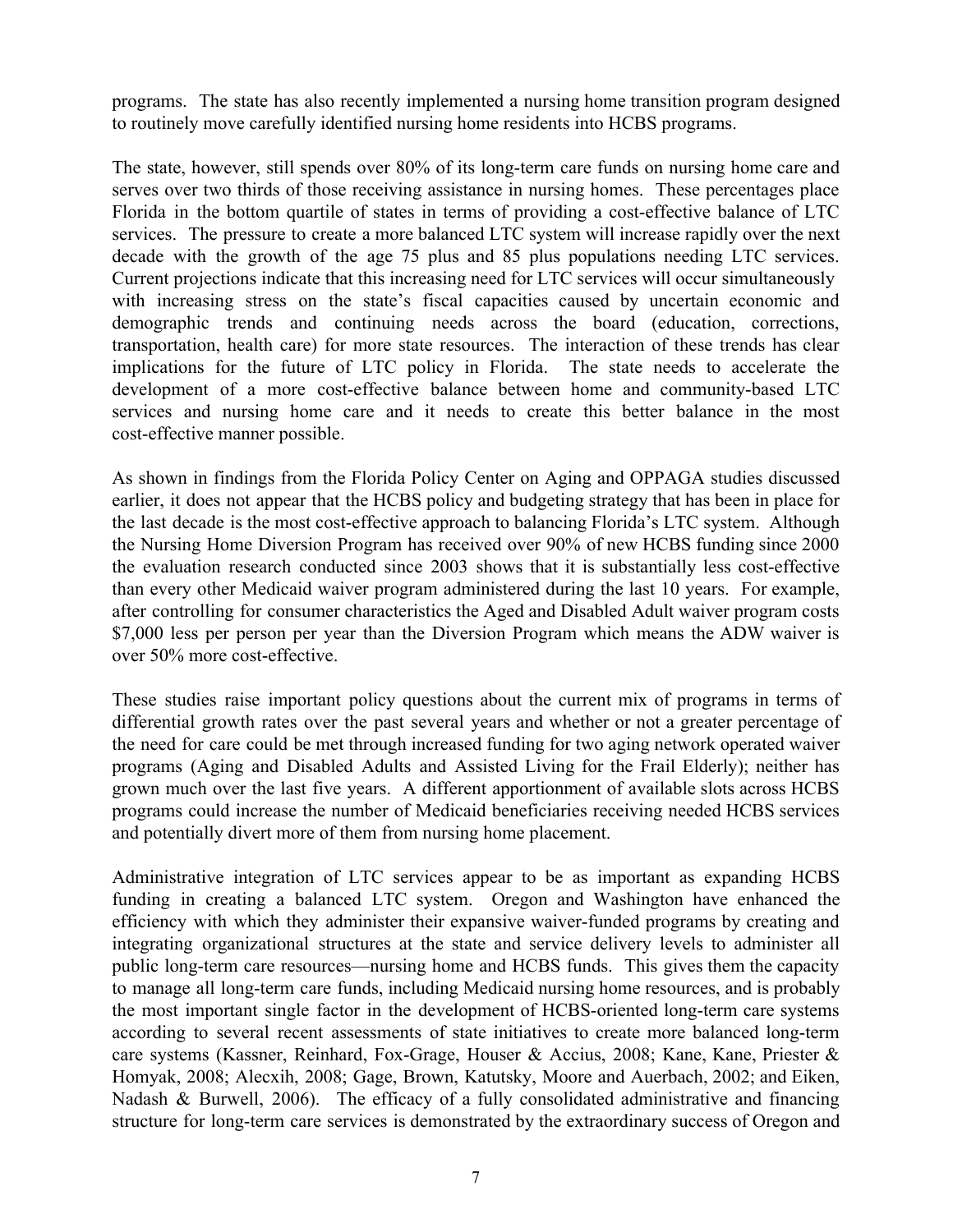Washington in developing balanced long-term care systems by vastly expanding their HCBS programs.

An alternative method of integrating long-term care authority that does not require a single state agency, with complete control over policy and all long-term care funds, is to develop a managed long-term care program at the local or regional level and operate it under a capitated rate based on all major long-term care funding sources, including Medicaid nursing home funds. The capitation rate could be constructed through negotiation between representatives of the aging network, under the leadership of the state agency unit, and the state's Medicaid office, and incorporated into a contract. Wisconsin has taken this approach with the Wisconsin Family Care (WFC) Program.

The 2010/11 Legislative budget for HCBS programs implicitly recognized the superior cost-effectiveness of the aging network waiver programs (ADW & ALE). The Legislature provided modest increases in the ADW & ALE Medicaid waiver programs and no new funds for the Diversion Program. This is the first time these programs have ever received increases when the Diversion Program did not. These funding decisions reflect the growing perception among some policy makers that the aging network based HCBS programs are more cost-effective than the Diversion Program and are more likely to provide a better return on expenditures (serve more people per dollar spent). This is an increasingly critical consideration as the state encounters increasing fiscal pressure and a growing need for LTC services over the next several years. These developments should be recognized by aging network organizations as creating an opportunity to shift the trajectory of LTC policy in Florida toward the expansion of LTC services provided through the network and an opportunity to build on the successes of the network in creating an HCBS infrastructure over the last 30 years. The network should take advantage of the results of the 2010 Legislative session by organizing a group of representatives from the network for purposes of preparing a proposal for the qualitative expansion of network based LTC services over the next several years; a proposal designed to maximize the proven cost-effectiveness potential of the network's HCBS programs and help the state manage its long term fiscal crisis.

A proposal, however, based on a simple expansion of the network's Medicaid waiver and GR funded programs is not likely to gain much traction with the Legislature and the Governor's office, however cost-effective these programs have in fact proven to be across numerous studies. The Legislature seems committed to managed care strategies in the Medicaid program including LTC. This does not mean, however, that the only feasible managed LTC option is the Diversion Program. The aging network, in fact, has been administering a form of managed LTC services since the inception of the CCE/HCE programs in the mid 1970's and the Medicaid waiver program in the mid 1980's; a form of managed LTC services that is more cost-effective than the more fully developed form offered by the capitated Diversion Program. This experience along with lessons from the successful aging network based managed LTC program operated by the Wisconsin Family Care (WFC), which is based on a conceptional design first developed in Florida 15 years ago (the 1994/95 Pinellas Pasco LTC Project) gives the aging network resources that can be used to formulate a Florida model of aging network based managed LTC for consideration by the 2011 Legislature. The 2010 Legislature created the opportunity for this kind of initiative and it is now up to the Florida aging network to take advantage of it by developing a proposal by this Fall (2010) that uses a managed care design to maximize the